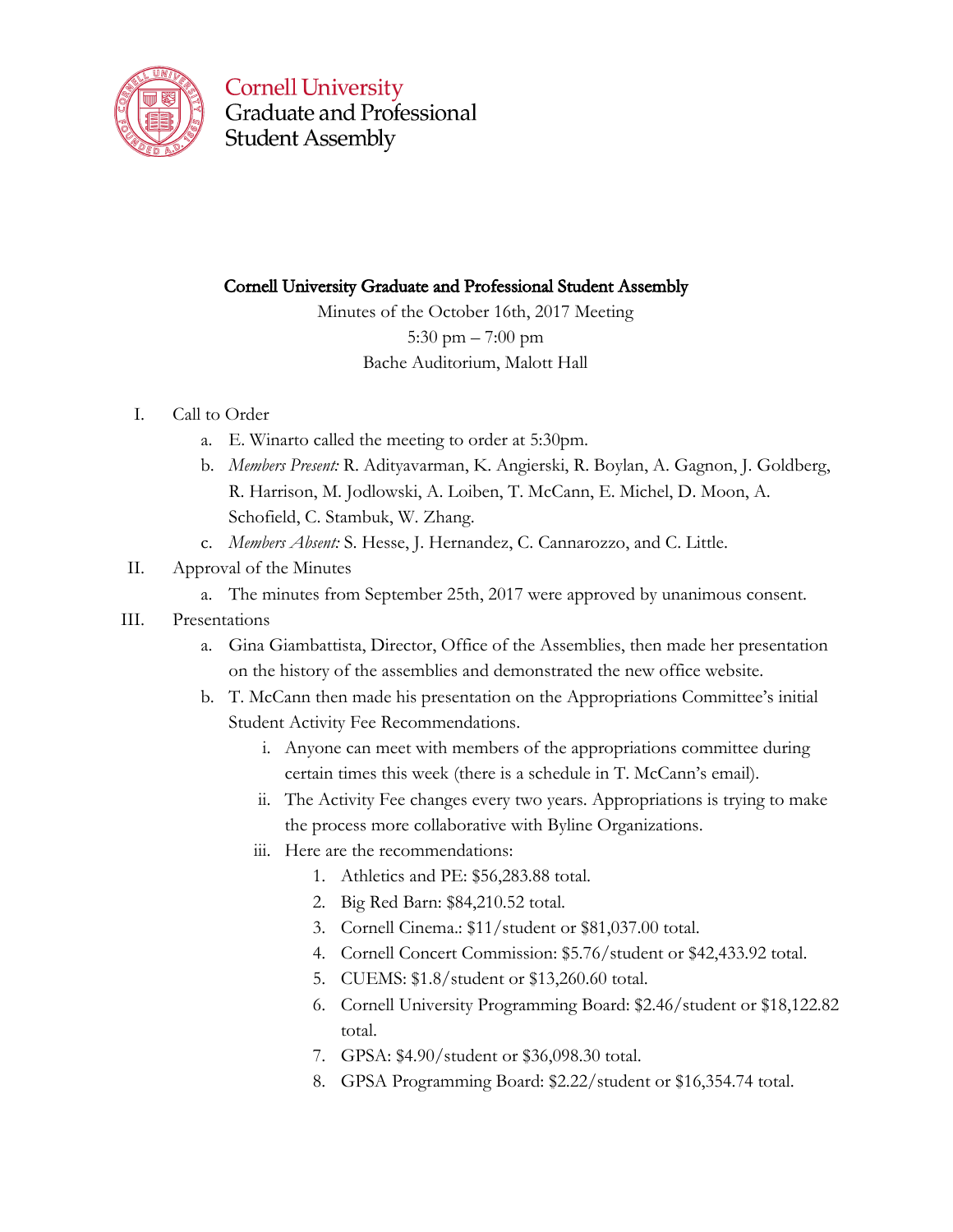

**Cornell University Graduate and Professional Student Assembly** 

- 9. International Students Union: \$1.46/student or \$10,755.82 total.
- 10. Orientation Graduate School: no funding.
- 11. Risk Management: Club Insurance: \$5.50/student or \$40,518.50 total.
- 12. GPSAFC: ≥ 35% of the above recommendations: \$29.18/student.
- iv. Total Student Activity Fee recommendation: \$84/student.
- v. Contact T. McCann with questions (tbm45). Next appropriations committee meeting is Friday, Oct. 27th, 3:30-5pm, Mann 102.
- vi. J. Kent-Dobias asked for the reason why CUEMS funding comes from students but money for policing doesn't.
	- 1. CUEMS uses student volunteers, the CUPD does not.
- vii. GPSAFC gives funding to fields and any tiers/clubs.
- viii. M. Munasinghe asked if the recommendation for Cornell Cinema took into account the 20 percent decrease in funding from the SA.
	- 1. It was more of a consideration of how the GPSA values Cornell Cinema, but the SA decrease was in the back of our minds too.
- ix. Anabel's funding comes out of the GPSA. It comes from the GPSA directly because the money was supposed to be temporary for them to get their footing, and it's harder for groups to temporarily get byline funding.
- x. GPSAFC money goes right to graduate/professional community, unlike byline organizations that are spread across the wider Cornell community.

# IV. Open Forum

- a. T. McCann motioned to add an additional GPSA meeting to the 2017-2018 schedule on November 6th, 2017.
	- i. A straw poll was held of the entire assembly.
	- ii. A motion was made to call the question, there was no dissent. The meeting was added by  $13-0-5$ .
- V. New Business

# a. Resolution 6

i. E. Michel introduced the Resolution. Because of recent events and a new president it's a good time to form a new strategic plan (a plan for usually around 5 years of what the University wants to work on).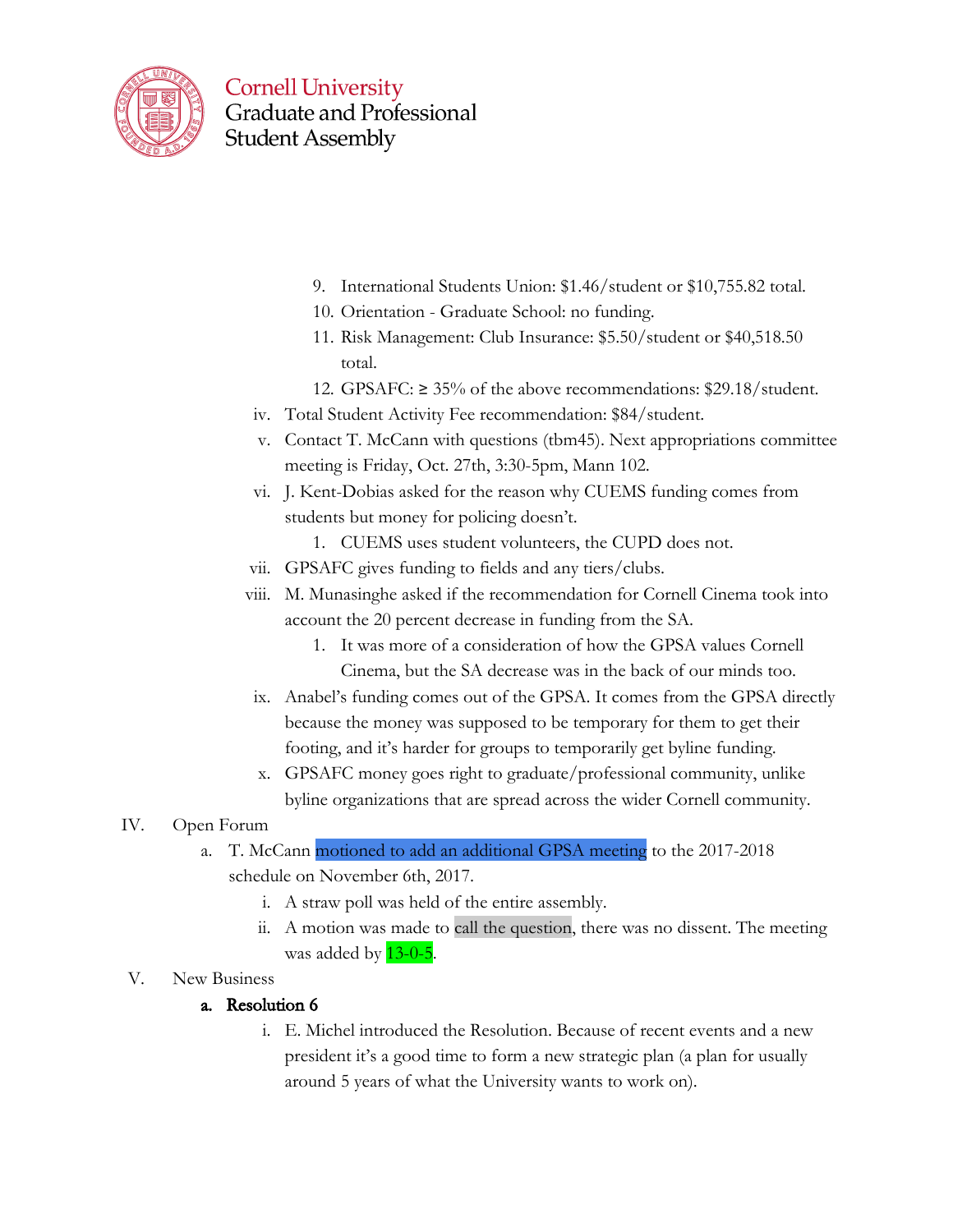

- ii. There are open spots for graduate/professional students on the Campus Welfare Committee
- iii. The Resolution was tabled until the next meeting (no motion was made to vote on it).

### b. Resolution 7

- i. E. Law and E. Michel introduced the Resolution. The Resolution asks for President Polack to respond to the concerns raised within it (and to not wait for the Task Force to respond, which could take months).
- ii. M. Munasinghe: in President Pollack's letter she accepted Resolution 5, but Provost Kotlikoff's letter seems like a pseudo rejection.
- iii. This resolution reiterates that we want: the representatives to the Task Force to be student nominated, an institutional commitment to deconstructing systems of oppression and inequity, and more transparency.
- iv. B. Kisselstein: does this just address systemic oppression of racial/ethnic minorities? We need to raise awareness that the Task Force won't address a lot of other minorities.
- v. E. Law: this goes back to Resolution 5 where we discuss under represented minorities. Black and Latinx representatives are explicitly asked for because of the September incidents.
- vi. D. Geisler: how do we get a guarantee on our resolution asks?
- vii. E. Law: we don't have the power to force the President to do anything. We can pass resolutions, use the political pressure we have, but that's basically it.
- viii. M. Munasinghe: we don't have the power to force the President to take action, but that doesn't mean we should "go gentle into that good night."
- ix. N. Stetson: we have a connection with the Cornell Daily Sun too.
- x. OISE has been circulating a nomination form of who their groups want to be on the Task Force.
- xi. M. Munasinghe asked if line 105 is saying OISE nominates and GPSA cannot nominate.

1. E. Law doesn't think this language would limit GPSA nominations.

xii. A motion was made to extend the meeting by five minutes, no dissent.